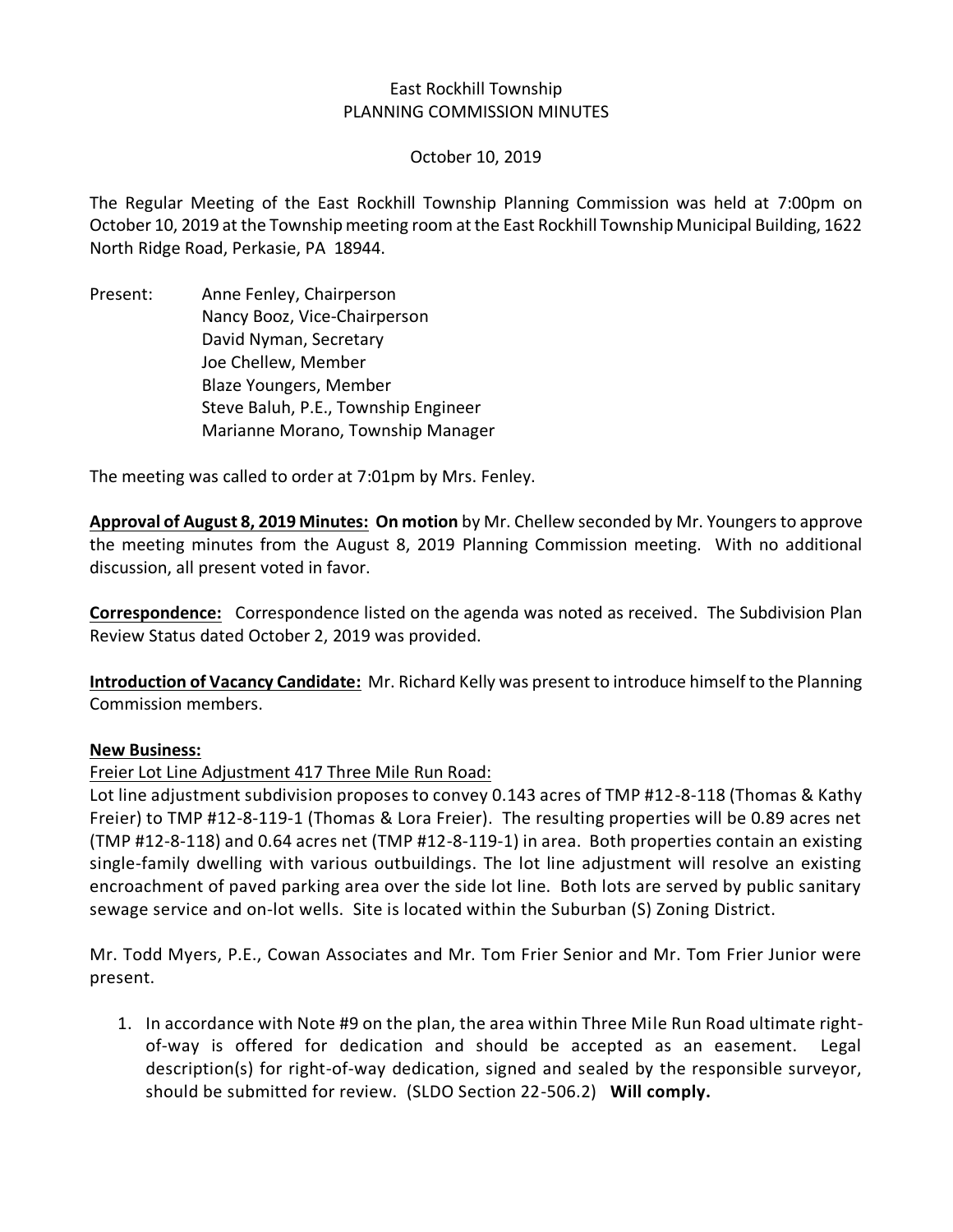- 2. Proposed property and right-of-way monumentation must be installed prior to plan recordation and be certified in writing by the responsible surveyor. (SLDO Section 22-522) **Will comply.**
- 3. Deed of Consolidation should be recorded at the time of plan recordation so that a nonconforming parcel is not created. Preparation and recordation should be completed by counsel for the applicant, with proof of recording submitted for Township records in a form satisfactory to the Township Solicitor. **Will comply.**
- 4. Street improvements including cartway widening, drainage facilities, curb, and sidewalk are required to be installed along the property frontage in accordance with Sections 22-505, 506, 512, and 513 of the Subdivision Ordinance, unless a written request for waiver of frontage improvements is submitted by the applicant and approved by the Township. (SLDO Section 22-308) **Waiver request dated October 3, 2019 has been received and provided to the Commission with the following:**
	- a. SALDO Section 22-205.16 Drainage improvements and reconstruction of the cartway
	- b. SALDO Section 22-506.2.B Cartway widths
	- c. SALDO Section 22-512 Curbs
	- d. SALDO Section 22-513 Sidewalks
- 5. Property owner names should be printed under each owner signature line for both notary statements. Additionally, for clarity TMP numbers should be included in each notary certification. **Will comply.**
- 6. Reference to prior recorded subdivision plan for TMP #12-8-119-1 should be noted on the plan. **Will comply.**
- 7. Plan should include note indicating basis of property line bearings (eg. state plane, magnetic, deed). **Will comply.**

**On motion** by Mrs. Booz, seconded by Mr. Chellew to recommend granting waivers and to recommend granting preliminary / final approval contingent on compliance with C. Robert Wynn Associates letter dated October 1, 2019 for the Freier Lot Line Adjustment Plan. With no additional discussion, all present voted in favor.

# Etzler Lot Line Adjustment 2386 East Rock Road:

Lot line adjustment subdivision proposes to reconfigure four adjoining tax parcels to incorporate the existing driveway to TMP 12-11-19-6 (Gross) within a deeded lane; combine TMPs 12-11-19-5 and 12-11-19-4 (both owned by Etzler); and modify TMP 12-11-19-7 (also Etzler) to only have frontage along Mountain View Road. The three resulting lots will contain 4.65 acres net (Gross - dwelling), 10.11 acres net (Etzler - dwelling), and 13.68 acres net (Etzler – vacant) respectively. The existing dwellings are served by onsite sewage disposal systems and wells. No improvements are proposed on the plan. Site is located within the Rural Residential (RR) Zoning District.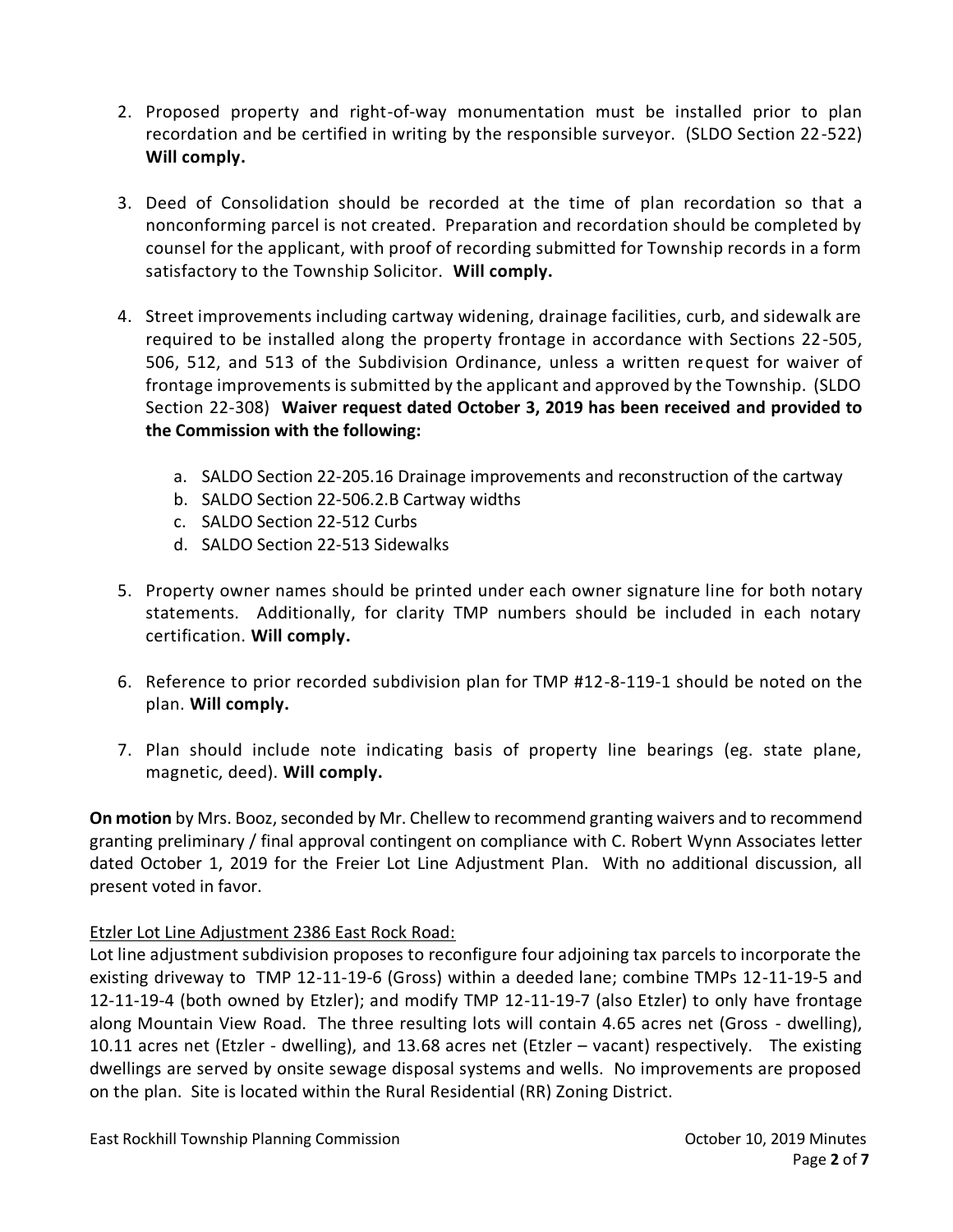### Mr. Todd Myers, P.E., Cowan Associates was present.

- 1. Plan notes indicates that all but 1.8 acres of TMP 12-11-19-7 (Etzler vacant) is proposed to be deed restricted from further subdivision. Additionally, combined TMP 12-11-19-4 (Etzler – dwelling) is proposed to be deed restricted from further subdivision. Applicant should clarify the method proposed to deed restrict the properties (eg. private restriction, conservation easement, or other). Restrictions should be prepared in a manner satisfactory to the Township Solicitor and be recorded with the Bucks County Recorder of Deeds**. Mr. Etzler has just indicated the deed restriction where the pond is located is to be removed from the plan. He requests conservation easement consideration be made to the Board of Supervisors.**
- 2. Notwithstanding the reconfigured deeded lane to TMP 12-11-19-6 (Gross), a small section of the existing driveway alignment encroaches into TMP 12-11-19-7. A driveway easement is proposed on the plan to address the encroachment. Easement should be prepared in a manner satisfactory to the Township Solicitor and be recorded with the Bucks County Recorder of Deeds. (SLDO Section 22-527) **Will comply.**
- 3. Prior recorded subdivision plan(s) should be referenced on the plan. Based on review of our files for the 1988 Etzler Subdivision, it appears that East Rock Road ultimate right-of-way was identified on the plan; however, dedication was not required at that time. Accordingly, area within the ultimate right-of-way of East Rock Road should be offered for dedication to the Township by note on the plan; and should be accepted as an easement in accordance with Section 22–506.2.A of the Subdivision Ordinance. Legal description for the right-of-way, signed and sealed by the responsible surveyor, should be submitted for review. **Will comply.**
- 4. Property monumentation should be installed along the ultimate right-of-way and at all new property corners. Installation of required monuments and boundary pins should be completed and certified in writing by the responsible surveyor prior to plan recordation. (SLDO Section 22-522) **Will comply.**
- 5. Street improvements including cartway widening, drainage facilities, curb, and sidewalk are required to be installed along the property frontage in accordance with Sections 22-505, 506, 512, and 513 of the Subdivision Ordinance, unless a written request for waiver of frontage improvements is submitted by the applicant and approved by the Township. (SLDO Section 22- 308) **Waiver request dated October 3, 2019 has been received and provided to the Commission with the following:**
	- a. SALDO Section 22-205.16 Drainage improvements and reconstruction of the cartway
	- b. SALDO Section 22-506.2.B Cartway widths
	- c. SALDO Section 22-512 Curbs
	- d. SALDO Section 22-513 Sidewalks
- 6. Deeds of Consolidation must be recorded at the time of plan recordation so that a nonconforming parcel are not created. Preparation and recordation should be completed by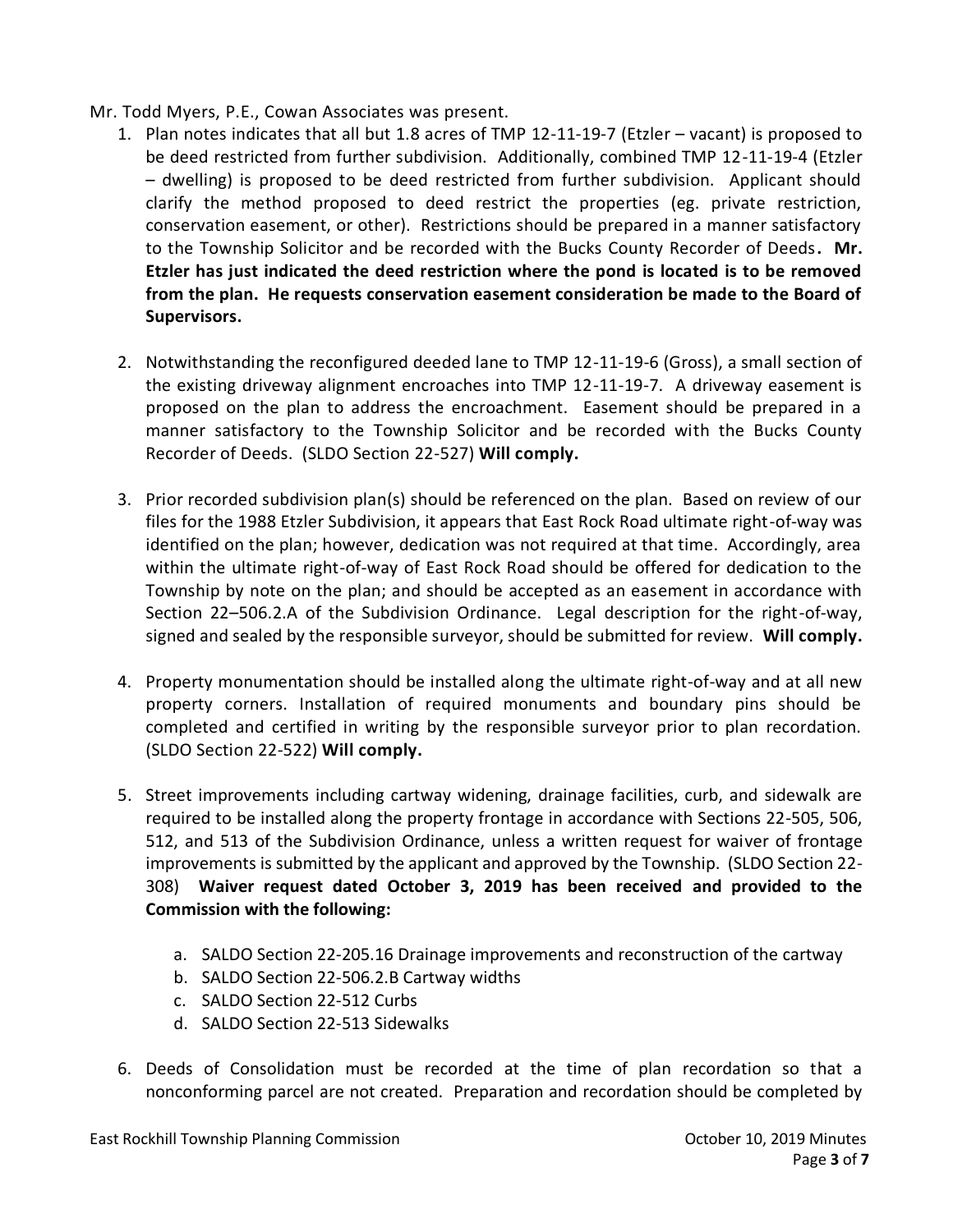counsel for the applicant, with proof of recording submitted for Township records in a form acceptable to the Township Solicitor. **Will comply.**

- 7. Signature lines for owner names should include printed name under the lines. Additionally, Notary certifications should include TMP#s for clarification. **Will comply.**
- 8. Plan should include note indicating basis of property line bearings (eg. state plane, magnetic, deed). **Will comply.**

**On motion** by Mr. Chellew, seconded by Mrs. Booz to recommend granting waivers and to recommend granting preliminary / final approval contingent on compliance with C. Robert Wynn Associates letter dated October 2, 2019 for the Freier Lot Line Adjustment Plan. With no additional discussion, all present voted in favor.

The lot line adjustment plans will be on the Board of Supervisor October 22, 2019 agenda.

# Perkasie Regional Authority Conditional Use Hearing Application and Land Development 1503 Park Avenue:

Applicant proposes to construct a 1,152 SF booster pump building and free-standing generator pad adjacent to an existing water tank on a 2.25 acres parcel located along Park Avenue within the Residential 1 (R-1) Zoning District. Use G1, Utilities, is permitted as a Conditional Use within the R-1 zoning district. The proposed non-residential accessory structure, Use I1, is a permitted use in the R-1 zoning district; however, as it is accessory to the G1 use, conditional use approval is required in addition to land development plan approval. (ZO Section 27-304.I1).

Mr. Pete Anderson, P.E., Anderson Engineering, was present.

- 1. Zoning Hearing Board Decision dated August 16, 2019 was issued for the project. The ZHB granted variances to permit reduced front, side, and rear yard setbacks as depicted on the plan. Additionally, modification of buffer requirements was approved subject to installation of six feet high, 70 feet long, screening fence along the adjoining Colalillo property (TMP #12-8-112- 5); or in-lieu-of fence, installation of evergreen buffer plantings to the satisfaction of the Township. Wood stockade type fence is proposed on the plan. **Mr. Andersen will contact adjoining Colalillo property owner and install per their preference.**
- 2. In accordance with Conditional Use regulations of Section 27-2208 of the Zoning Ordinance, the Township must determine that the proposed use is in accordance with the Township Comprehensive Plan, in the best interest of the municipality, suitable for the property in question, and suitable in terms of access and zoning requirements. Applicant should provide additional information related to the operation of the facility such as, frequency of operational/maintenance visits to the site, generator operation, and other expected impacts, if any, on adjoining properties. The conditional use hearing before the Board of Supervisors has been scheduled for October 22, 2019. The Planning Commission should issue comments/recommendation on the Conditional Use application for consideration by the Board of Supervisors at the hearing. (ZO Section 27-2209.d) **Comment noted.**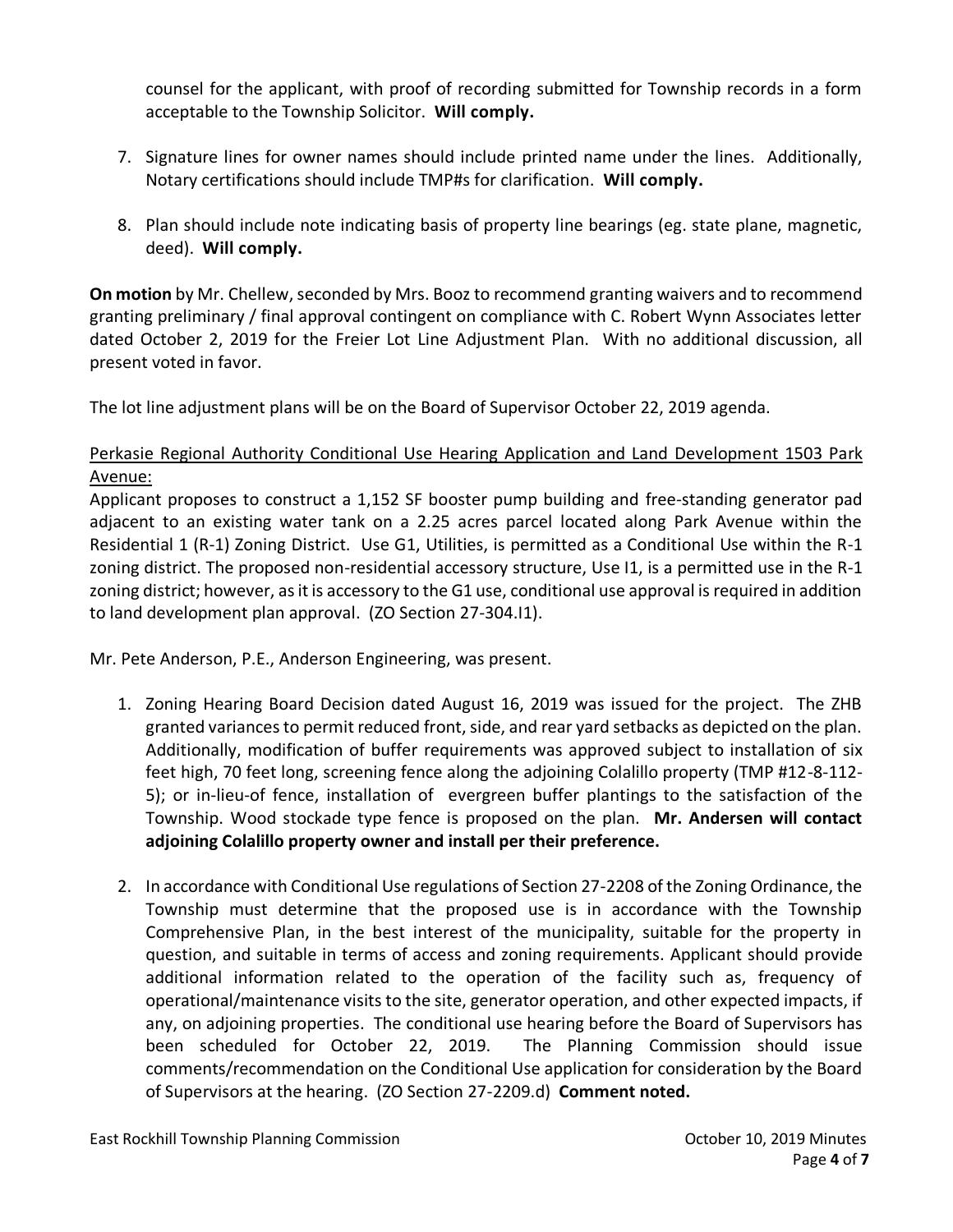- 3. Property is configured as a lane lot with a 20 feet wide access strip extending to Park Avenue. Shared driveway entrance was widened with prior development on the adjoining property. Street improvements including cartway widening, curb, sidewalk, and drainage improvements are required along the property frontage unless waivers are requested in writing and approved by the Township. (SLDO Sections 522-506, 512 & 513) **Waiver request dated October 7, 2019 has been received with the following:**
	- a. SALDO Section 22-506.2 Right-of-Way widths
	- b. SALDO Section 22-506.4.A. Cartway widths
	- c. SALDO Section 22-512.1 Curbs
	- d. SALDO Section 22-513 Sidewalks
	- e. SALDO Section 22-515.2 Landscaping
	- f. SALDO Section 22-525.1.C Recreation land
- 4. Parking area shading calculations and proposed landscape plantings should be proposed on the land development plan, unless waivers are requested in writing and approved by the Township. (SLDO Section 22-515.2) **Waiver request dated October 7, 2019 has been received and provided to the Commission.**
- 5. Roof drains from proposed booster pump building are to be connected to the existing tank overflow collection system. This system directs runoff to a stormwater management basin on an adjoining property as previously approved. Plan should clarify by note that all roof drains must be connected to the collection system. Based on the limited increase in impervious surface proposed (approx. 2200 SF) an exemption from rate control stormwater management requirements may be requested. Grant of an exemption requires contribution of a fee to the Township stormwater management fund based on current Township fee schedule. Design engineer should submit a stormwater management application requesting the exemption, if applicable. Submission should include a narrative report of existing/proposed conditions and the results of soils testing recently conducted on the lot. In the alternate, Stormwater Management Report and Stormwater BMP design should be submitted. (SMO Chapter 26, Part 3) **Will comply.**
- 6. Applicant should clarify if any potable water or sanitary sewage disposal facilities are necessary for the proposed Booster Station. If necessary, appropriate plan details and capacity approvals should be addressed by the applicant. (SLDO Section 22-519 & 520) **None proposed.**
- 7. Verification of approval must be received in writing from Bucks County Conservation District for proposed erosion control measures to be implemented during earthmoving activities. (SLDO Section 22-518) **Will comply.**
- 8. It appears that only one security light is proposed to be installed near the door on the booster pump building. All proposed lighting should be noted to be zero cutoff type fixtures. (SLDO Section 22-526 and ZO Section 27-1805) **Will comply.**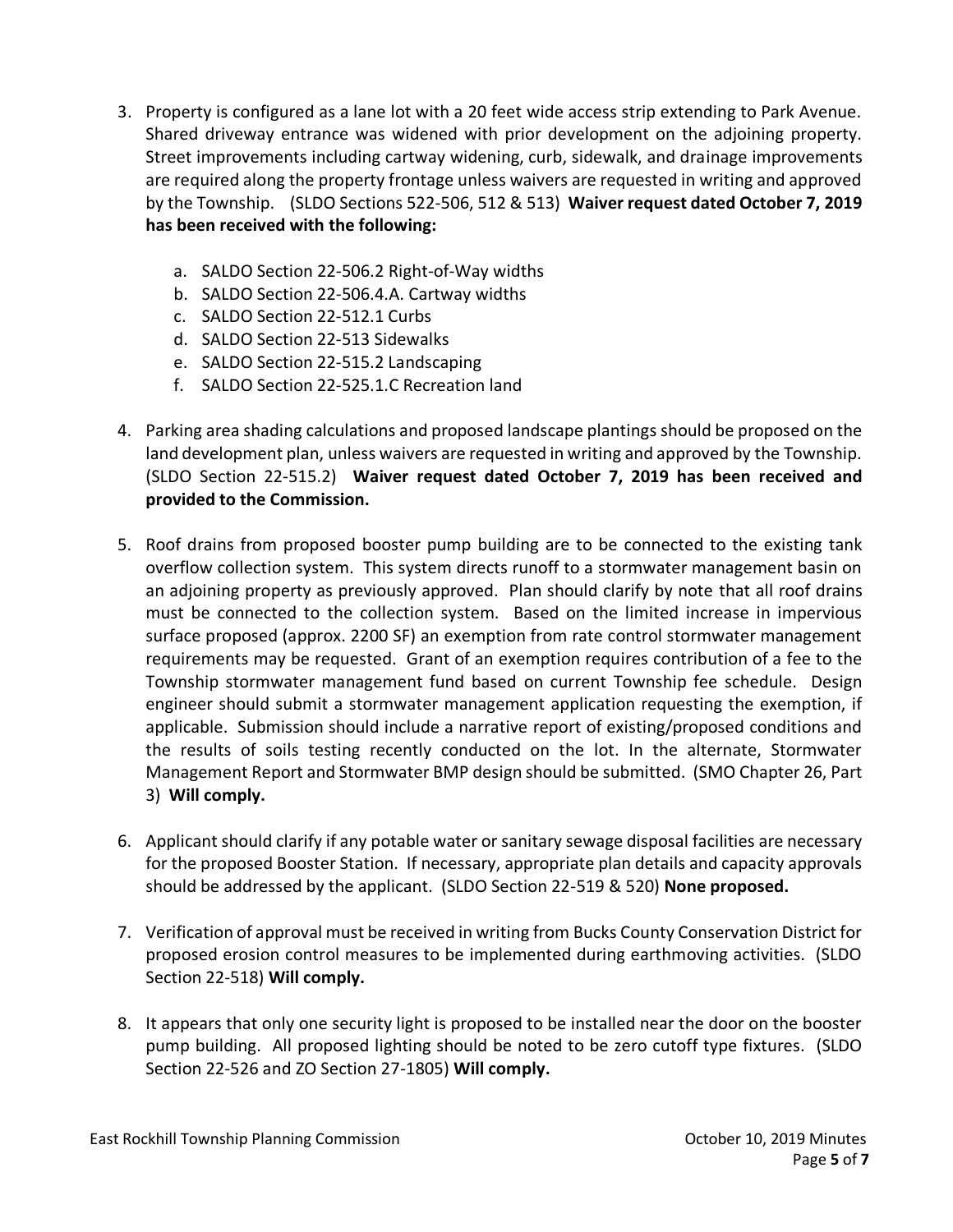- 9. Recreation land in the amount of 1,500 sf per 4,000 sf of new building area, or part thereof, is required in accordance with Section 22-525.C(2) of the Land Development Ordinance. In the alternate, the Township may accept a fee in-lieu-of land dedication pursuant to Township fee schedule. **Waiver request dated October 7, 2019 has been received and provided to the Commission.**
- 10. All requests for waiver of Land Development Ordinance requirements must be submitted by separate correspondence and include the Ordinance section(s) involved, minimum modification necessary, and basis for the request. (SLDO Section 27-308) **Andersen Engineering letter dated October 7, 2019 with the subject Conditional Use Application and Land Development has been received and provided to the Commission.**
- 11. Pending resolution of required improvements or grant of waivers, as noted above, Development/Financial Security Agreement may be required to be executed between applicant and Township to guarantee installation of required improvements including, but not limited to, stormwater management, erosion control, landscaping, etc. If required, an Opinion of Cost, prepared by a licensed professional engineer should be submitted to the Township for review. (SLDO Section 606) **Will comply if necessary.**
- 12. The following engineering/drafting detail review comments should be addressed on the plan:
	- A. Third note under Zoning Data table should be corrected to reference ZO Section 27- 304.I1. **Will comply.**
	- B. Owner signature line should be included with the notary certification. Name and title of the signatory should be added under the line and in the certification. **Will comply.**
	- C. Street maintenance plan notification, Item H, from Appendix B of the Land Development Ordinance should be included on the record plan. **Will comply.**

**On motion** by Mr. Youngers, seconded by Mr. Nyman to recommend granting approval of the Perkasie Regional Authority Conditional Use application plan as presented. With no additional discussion, all present voted in favor.

**On motion** by Mr. Nyman, seconded by Mr. Youngers to recommend granting waivers and to recommend granting preliminary / final approval contingent on compliance with C. Robert Wynn Associates letter dated October 3, 2019 for the Perkasie Regional Authority Land Development Plan. With no additional discussion, all present voted in favor.

## H20 Grant Application Three Mile Run Road Pumping Station Replacement:

East Rockhill Township replacement of the Three Mile Run Road Pumping Station (end of Schoolhouse Road) has been designed and is ready for construction. The Township is looking to make application to the H20 grant to help finance the project which is estimated to have an estimated total cost of \$813,519.00.